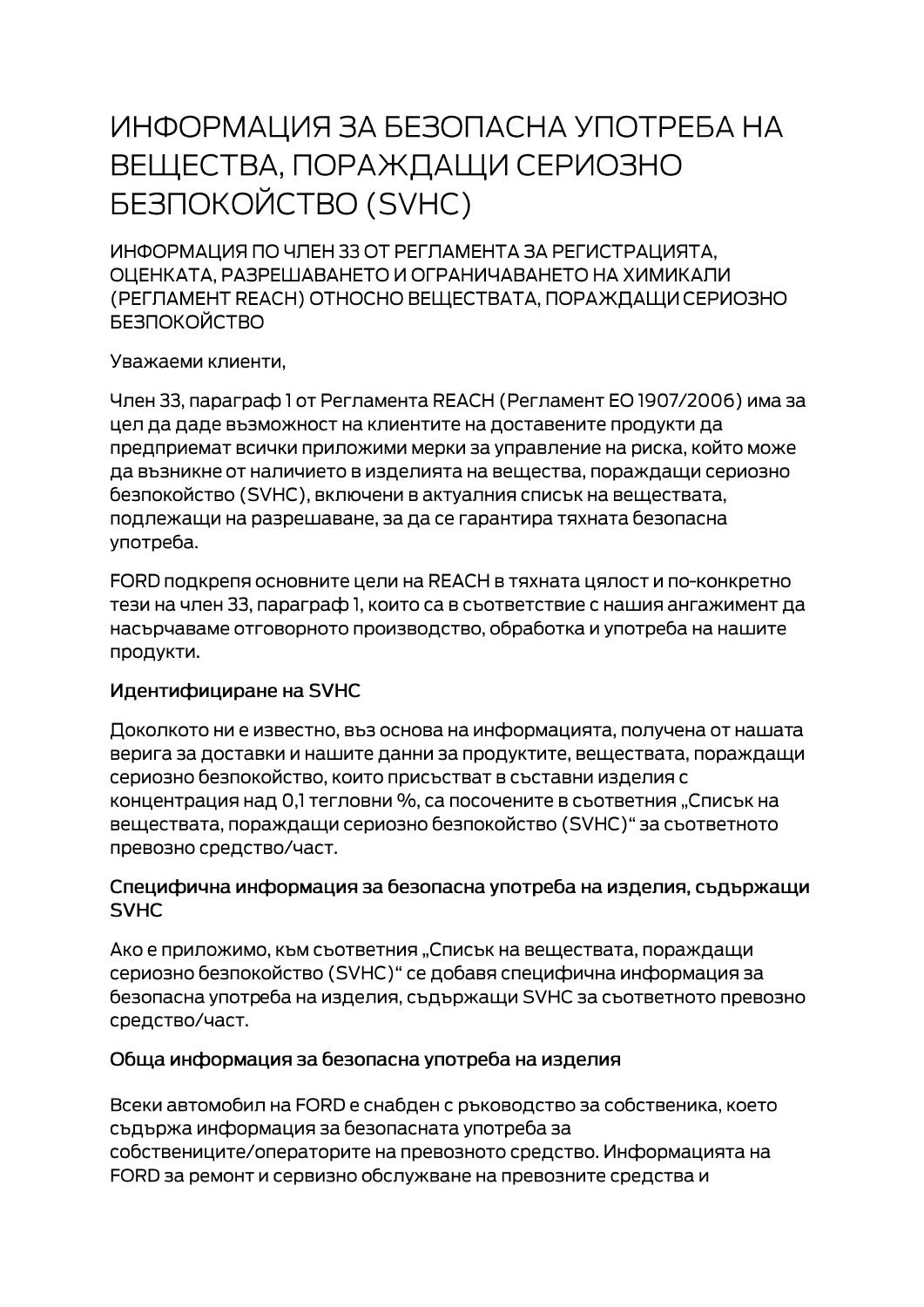оригиналните части обхваща и информация за безопасната употреба от страна на техническия персонал.

Когато се съдържат в части от превозното средство, посочените вещества в сьответния "Списък на вешествата, пораждащи сериозно безпокойство (SVHC)" за конкретния автомобил/част са включени така, че да се сведе до миниум евентуалното излагане на клиентите на съответното вещество, като опасността за хората или околната среда може да бъде изключена, докато автомобилът и неговите части се използват по предназначение и докато всички ремонти, сервизно обслужване и поддръжка се извършват в съответствие с техническите инструкции за тези дейности и стандартните добри практики в бранша.

Излезлите от употреба превозни средства могат да бъдат изхвърляни законно в Европейския съюз само чрез предаването им в оторизирани сьоръжения за третиране (АТЕ). Автомобилните части трябва да се изхвърлят в съответствие с приложимото местно законодателство и насоки на местните органи.

# Модел: Ford Connect

Списък на веществата, пораждащи сериозно безпокойство (SVHC) въз основа на Списъка на ЕСНА на веществата, подлежащи на разрешаване, към 1 януари 2022 г.

Специфична информация за безопасна употреба на изделия, съдържащи SVHC

Не се изисква специфична информация за безопасна употреба – спазвайте Общата информация за безопасна употреба на изделията.

| <b>Commodity</b>                                    | <b>REACH SVHCs</b>              |
|-----------------------------------------------------|---------------------------------|
| <b>A/C Compressor</b>                               | Diboron-trioxide[1303-86-2]     |
|                                                     | Lead[7439-92-1]                 |
| A/C Lines, Receiver Drier and<br><b>Accumulator</b> | Lead[7439-92-1]                 |
| <b>ABS/ESC Module</b>                               | Lead[7439-92-1]                 |
| <b>Accessories</b>                                  | 1,2-Dimethoxyethane[110-71-4]   |
|                                                     | C,C'-azodi(formamide)[123-77-3] |
|                                                     | Lead[7439-92-1]                 |
| <b>Active Grille Shutter</b>                        | Lead[7439-92-1]                 |
| <b>Adaptive Cruise Control</b>                      | Lead[7439-92-1]                 |
| AIS - Air Cleaner and Low Pressure<br><b>Ducts</b>  | Lead[7439-92-1]                 |
| <b>Alternator</b>                                   | Lead[7439-92-1]                 |
| Antenna                                             | Lead[7439-92-1]                 |
| Appliques (Pillar, Decklid, Roof)                   | Lead[7439-92-1]                 |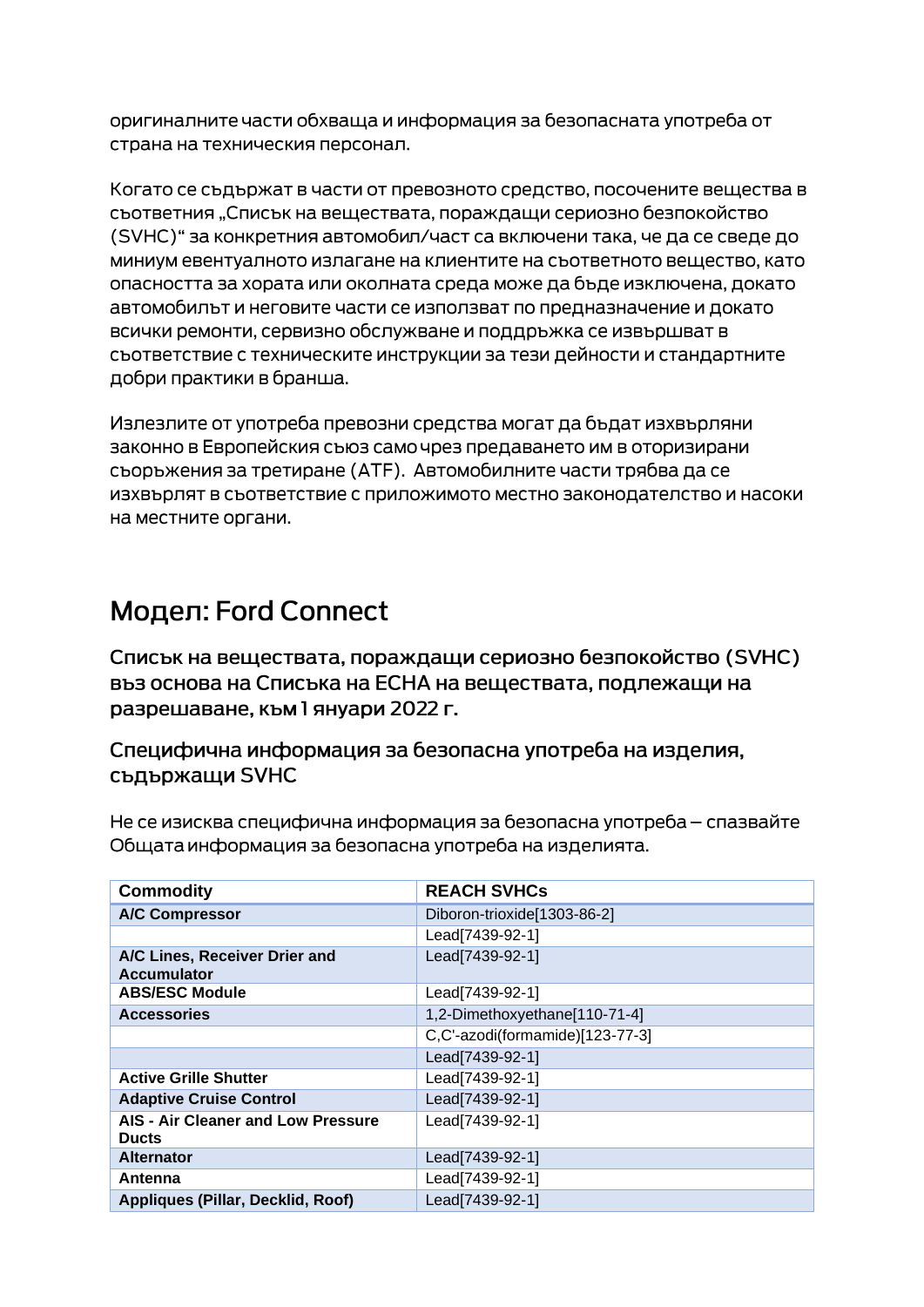| <b>Audio and Navigation Head Units</b>                                   | Lead[7439-92-1]                                                      |
|--------------------------------------------------------------------------|----------------------------------------------------------------------|
| <b>Badges</b>                                                            | Tris(nonylphenyl)phosphite[26523-78-4]                               |
| <b>Battery</b>                                                           | Lead[7439-92-1]                                                      |
| <b>Body Structure - Dash and Cowl</b>                                    | C,C'-azodi(formamide)[123-77-3]                                      |
| <b>Body Structure - Die-Cut Sealers</b>                                  | 2-(2H-Benzotriazol-2-yl)-4,6-ditertpentylphenol[25973-<br>$55-1$ ]   |
| <b>Body Structure - Floor Pan - Front</b><br><b>Floor and Side Sill</b>  | 2-(2H-Benzotriazol-2-yl)-4,6-ditertpentylphenol[25973-<br>$55-1$ ]   |
|                                                                          | Lead[7439-92-1]                                                      |
|                                                                          | Refractory ceramic fibres[142844-00-6]                               |
| Body Structure - Floor Pan - Rear Floor                                  | Lead[7439-92-1]                                                      |
| <b>Body Structure - Package Tray</b>                                     | Lead[7439-92-1]                                                      |
| <b>Brake Actuation</b>                                                   | C,C'-azodi(formamide)[123-77-3]                                      |
|                                                                          | Lead[7439-92-1]                                                      |
| <b>Brake Tubes and Hoses</b>                                             | Lead[7439-92-1]                                                      |
| <b>Brakes - Caliper &amp; Anchor Brkt Assy</b><br>(Front, Rear)          | 2-Methylimidazole[693-98-1]                                          |
|                                                                          | Lead[7439-92-1]                                                      |
| <b>CHMSL</b>                                                             | Lead[7439-92-1]                                                      |
| <b>Combined Sensing Module</b>                                           | Lead[7439-92-1]                                                      |
| <b>Control Arm and Bushing Assembly</b>                                  | Imidazolidine-2-thione[96-45-7]                                      |
|                                                                          | Lead[7439-92-1]                                                      |
| <b>Cooling Fans</b>                                                      | Lead[7439-92-1]                                                      |
| <b>Cooling Hoses &amp; Bottles</b>                                       | Lead[7439-92-1]                                                      |
| <b>EDS Wiring Assembly &amp; Components</b>                              | 2-(2H-Benzotriazol-2-yl)-4,6-ditertpentylphenol[25973-<br>$55-1$ ]   |
|                                                                          | Boric acid[10043-35-3]                                               |
|                                                                          | Hexahydromethylphthalic-anhydride[25550-51-0]                        |
|                                                                          | Lead[7439-92-1]                                                      |
| <b>EGR System (Gas/Diesel)</b>                                           | Lead[7439-92-1]                                                      |
| <b>Electro/Mechanical Devices</b>                                        | Lead[7439-92-1]                                                      |
| <b>Electro/Mechanical Devices - Security</b>                             | Lead[7439-92-1]                                                      |
| <b>Electronic Modules - Displays</b>                                     | Lead[7439-92-1]                                                      |
| <b>Electronic Modules - SYNC</b>                                         | 2-Methylimidazole[693-98-1]                                          |
|                                                                          | Lead[7439-92-1]                                                      |
| <b>Engine Covers and Badges</b><br><b>Engine Sealing (Including head</b> | Lead[7439-92-1]<br>Lead[7439-92-1]                                   |
| gaskets)                                                                 |                                                                      |
| <b>Evaporator and Blower Assemby</b><br>(HVAC Module)                    | 2,4-Di-tert-butyl-6-(5-chlorobenzotriazol-2-<br>yl)phenol[3864-99-1] |
|                                                                          | C,C'-azodi(formamide)[123-77-3]                                      |
|                                                                          | Lead[7439-92-1]                                                      |
| <b>Exhaust Cold End (Muffler &amp; Output</b><br><b>Pipe Assembly)</b>   | Lead[7439-92-1]                                                      |
| <b>FEAD</b>                                                              | Lead[7439-92-1]                                                      |
| <b>Fixed Glass</b>                                                       | Lead[7439-92-1]                                                      |
| <b>Fixed Glass Roof</b>                                                  | Lead[7439-92-1]                                                      |
| <b>Front / Rear Door Trim</b>                                            | C,C'-azodi(formamide)[123-77-3]                                      |
| <b>Fuel Injection</b>                                                    | Lead[7439-92-1]                                                      |
| <b>Fuel Lines</b>                                                        | 2,4-Di-tert-butyl-6-(5-chlorobenzotriazol-2-                         |
|                                                                          | yl)phenol[3864-99-1]<br>Lead[7439-92-1]                              |
| <b>Fuel Tanks</b>                                                        | Lead[7439-92-1]                                                      |
| <b>GOR and Radiator Support</b>                                          | Lead[7439-92-1]                                                      |
|                                                                          |                                                                      |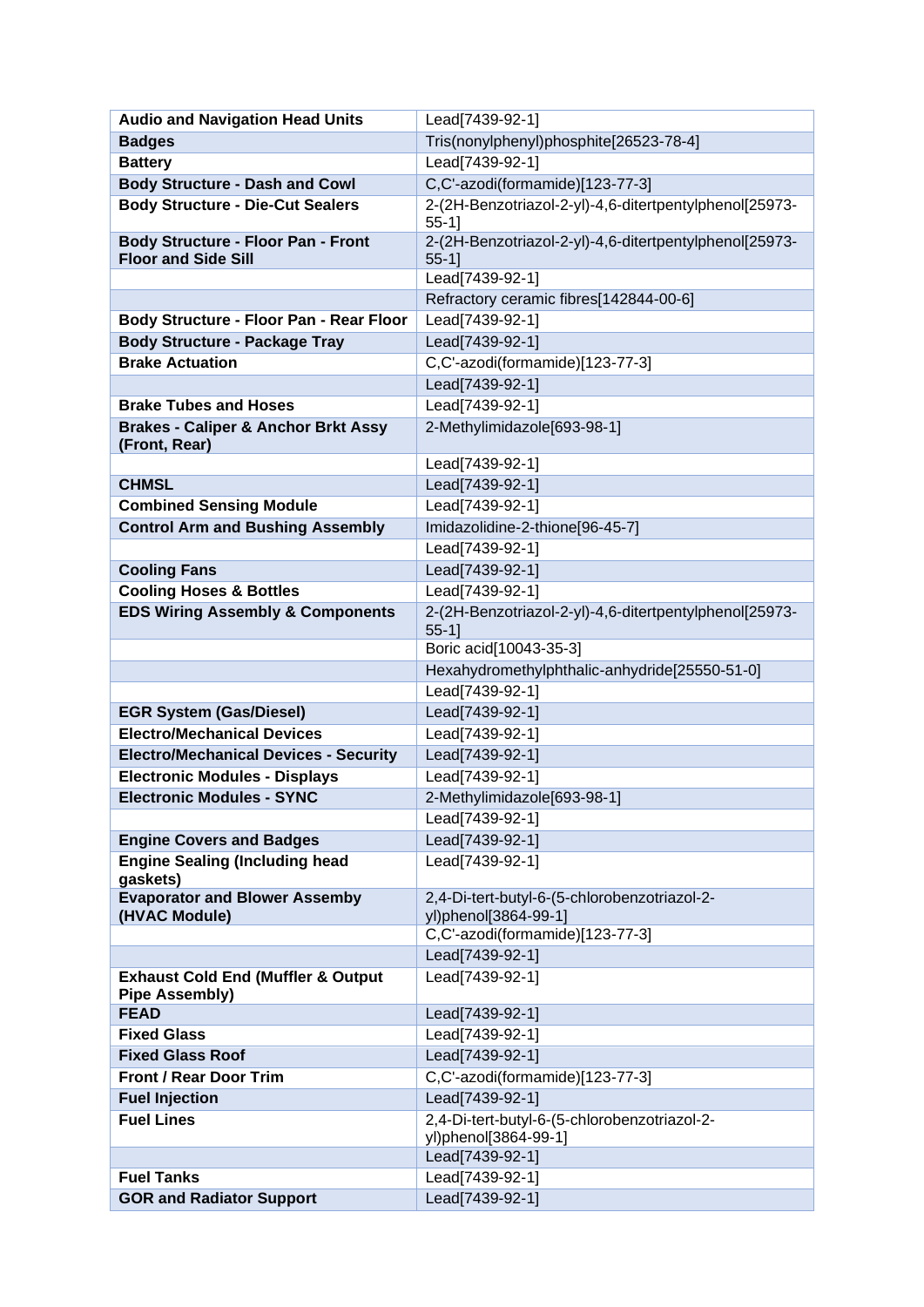| Half Shaft(s)                                                         | Sodium borate, decahydrate[1303-96-4]                                           |
|-----------------------------------------------------------------------|---------------------------------------------------------------------------------|
| <b>Headlamp / Side Marker</b>                                         | Lead[7439-92-1]                                                                 |
| <b>Headliner / Sunvisor</b>                                           | Lead[7439-92-1]                                                                 |
| I/S Mirror                                                            | Lead[7439-92-1]                                                                 |
| <b>Instrument Cluster</b>                                             | Lead[7439-92-1]                                                                 |
| <b>Interior Lighting</b>                                              | Lead[7439-92-1]                                                                 |
| <b>IP Finish Panels/Registers</b>                                     | 2,4-Di-tert-butyl-6-(5-chlorobenzotriazol-2-                                    |
|                                                                       | yl)phenol[3864-99-1]                                                            |
|                                                                       | Tris(nonylphenyl)phosphite[26523-78-4]                                          |
| Knuckle (Front, Rear)                                                 | Lead[7439-92-1]                                                                 |
| Latches - Hood, Decklid and Liftgate<br><b>Latches</b>                | Imidazolidine-2-thione[96-45-7]                                                 |
|                                                                       | Lead[7439-92-1]                                                                 |
| Latches - Side Door/Latch Mini Module                                 | Lead[7439-92-1]                                                                 |
| Locks                                                                 | 1,2-Dimethoxyethane[110-71-4]                                                   |
|                                                                       | 1-Methyl-2-pyrrolidone[872-50-4]                                                |
|                                                                       | Lead[7439-92-1]                                                                 |
| <b>Luggage and Interior Cargo</b>                                     | Imidazolidine-2-thione[96-45-7]                                                 |
| <b>Management/Covers</b>                                              |                                                                                 |
|                                                                       | Tris(nonylphenyl)phosphite[26523-78-4]                                          |
| <b>Mirrors</b>                                                        | 6,6'-Di-tert-butyl-2,2'-methylenedi-p-cresol[119-47-1]                          |
|                                                                       | C,C'-azodi(formamide)[123-77-3]                                                 |
|                                                                       | Lead[7439-92-1]                                                                 |
| <b>Park Assist</b>                                                    | Lead[7439-92-1]                                                                 |
| <b>PATS Transceiver</b>                                               | Lead[7439-92-1]                                                                 |
| <b>PCV System</b>                                                     | Imidazolidine-2-thione[96-45-7]                                                 |
| <b>Pedal Box</b>                                                      | Lead[7439-92-1]                                                                 |
| <b>Powertrain Control Module (PCM/EEC/</b><br>ECM)                    | 4,4'-Isopropylidenediphenol[80-05-7]                                            |
|                                                                       | Lead[7439-92-1]                                                                 |
| <b>PT Mounts</b>                                                      | Lead[7439-92-1]                                                                 |
| <b>PT Sensors</b>                                                     | Lead[7439-92-1]                                                                 |
| <b>Rain and Daylight Sensor</b>                                       | 1,3,5-Tris(oxiranylmethyl)-1,3,5-triazine-<br>2,4,6(1H,3H,5H)-trione[2451-62-9] |
| <b>Restraint Electronics</b>                                          | Lead[7439-92-1]                                                                 |
| <b>Seat Belts (Front and Rear)</b>                                    | 6,6'-Di-tert-butyl-2,2'-methylenedi-p-cresol[119-47-1]                          |
|                                                                       | Disodium-octaborate[12008-41-2]                                                 |
|                                                                       | Lead[7439-92-1]                                                                 |
| Seats - Foam - Cut and Sew                                            | Boric acid[10043-35-3]                                                          |
|                                                                       | C,C'-azodi(formamide)[123-77-3]                                                 |
|                                                                       | Lead[7439-92-1]                                                                 |
| Seats - JIT                                                           | C,C'-azodi(formamide)[123-77-3]                                                 |
|                                                                       | Lead[7439-92-1]                                                                 |
| <b>Seats - Structures</b>                                             | C,C'-azodi(formamide)[123-77-3]                                                 |
|                                                                       | Lead[7439-92-1]                                                                 |
| <b>Shifter Cables/Brackets - Auto</b>                                 | Diboron-trioxide[1303-86-2]                                                     |
|                                                                       | Lead[7439-92-1]                                                                 |
| <b>Shock Absorbers</b>                                                | Lead[7439-92-1]                                                                 |
| <b>Side and Rear Vision (BLIS)</b>                                    | Lead[7439-92-1]                                                                 |
| <b>Sliding Door Mechanism</b>                                         | Lead[7439-92-1]                                                                 |
| <b>Smart Junction Box &amp; Body Control</b><br><b>Module (SPDJB)</b> | Lead[7439-92-1]                                                                 |
| <b>Spare Wheel Winch</b>                                              | Lead[7439-92-1]                                                                 |